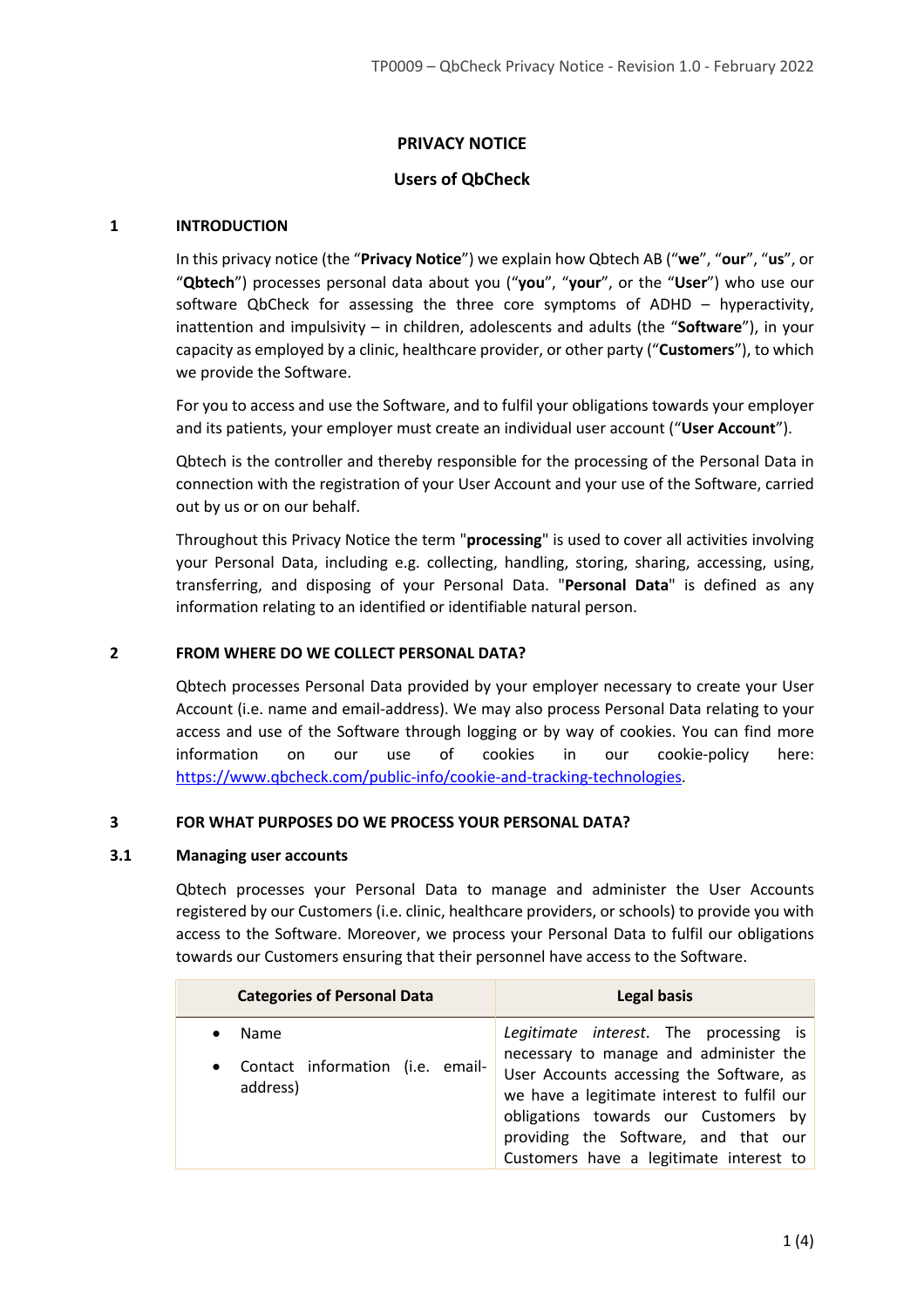|           | fulfil their obligations towards their |  |
|-----------|----------------------------------------|--|
| patients. |                                        |  |
|           |                                        |  |

## **3.2 Management protection of our IT systems**

Qbtech processes your Personal Data to the extent necessary for us to protect our IT systems (including the Software) through logging, troubleshooting, backup, change and problem management in IT systems and in connection with potential IT incidents. We also process your Personal Data to ensure that no unauthorised individuals are given access to the Software.

| <b>Categories of Personal Data</b>                                                            | <b>Legal basis</b>                                                                                                |
|-----------------------------------------------------------------------------------------------|-------------------------------------------------------------------------------------------------------------------|
| <b>Name</b>                                                                                   | Legitimate interest. The processing is                                                                            |
| Contact information (i.e. email-<br>$\bullet$<br>address)                                     | necessary to fulfil our legitimate interest in<br>managing and protecting the Software and<br>related IT systems. |
| Location from where the Software<br>$\bullet$<br>has been accessed (i.e. country and<br>city) |                                                                                                                   |
| Access and activity logs                                                                      |                                                                                                                   |

## **3.3 Exercise, establish and defend legal claims**

We may process your Personal Data for the purpose of establishing, exercising, and defending legal claims (for example in connection with a dispute of legal process).

| <b>Categories of Personal Data</b>                                                            | <b>Legal basis</b>                                                                                                                                                                      |
|-----------------------------------------------------------------------------------------------|-----------------------------------------------------------------------------------------------------------------------------------------------------------------------------------------|
| Name<br>Contact information (i.e. email-<br>$\bullet$<br>address)                             | Legitimate interest. The processing is<br>necessary to fulfil our legitimate interest to<br>establish, exercise, or defend legal claims,<br>for example in connection with a dispute or |
| Location from where the Software<br>$\bullet$<br>has been accessed (i.e. country and<br>city) | legal process.                                                                                                                                                                          |
| Access and activity logs<br>$\bullet$                                                         |                                                                                                                                                                                         |

## **3.4 Fulfil legal obligations**

Qbtech will process your Personal Data for the purposes of fulfilling legal obligations within the areas of, e.g. accounting, taxation, and requirements under the applicable data protection laws.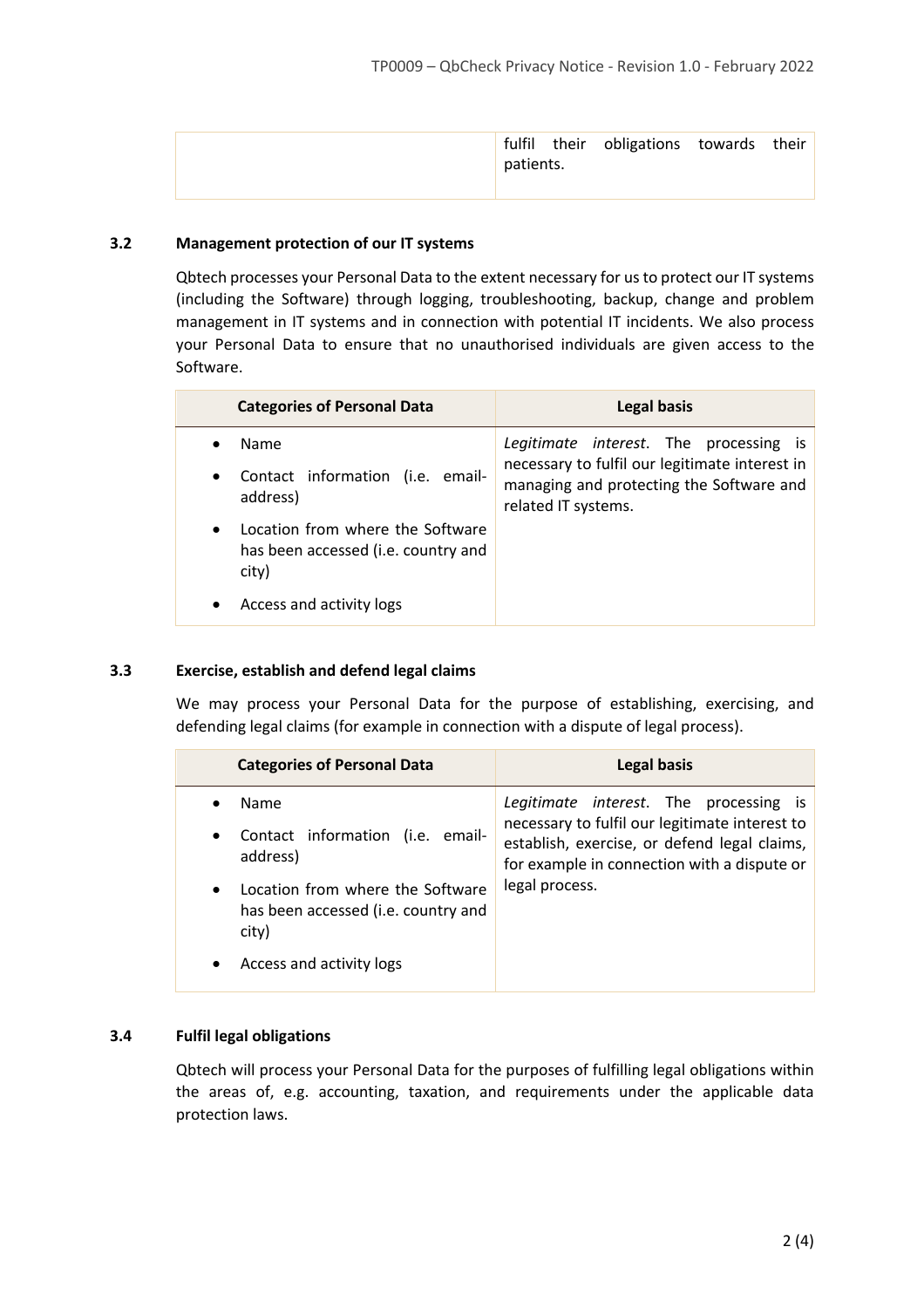| <b>Categories of Personal Data</b>                                                            | <b>Legal basis</b>                                             |
|-----------------------------------------------------------------------------------------------|----------------------------------------------------------------|
| Name                                                                                          | obligation. The processing<br>Legal<br>is.                     |
| Contact information (i.e. email-<br>$\bullet$<br>address)                                     | Qbtech's<br>fulfil<br>legal<br>to<br>necessary<br>obligations. |
| Location from where the Software<br>$\bullet$<br>has been accessed (i.e. country and<br>city) |                                                                |
| Access and activity logs<br>٠                                                                 |                                                                |

## **4 WHEN IS YOUR PERSONAL INFORMATION ERASED?**

The Personal Data processed under this Privacy Notice are retained as long as our legitimate interest for the processing of your Personal Data persists, generally for the term of the agreement between Qbtech and our Customers. Thereafter, your Personal Data are erased or anonymised so that it can no longer be linked to you.

Your Personal Data may be processed for a longer period of time (i) if we have a purpose for retaining the data (e.g. the processing of aggregated data in order to generally improve our services), (ii) if retention is required by applicable legislation (e.g. accounting information may need to be retained for 7 years in addition to the current calendar year) or (iii) if processing is required for the establishment, exercise or defence of legal claims. In such case, the applicable data will be retained for the required time period.

## **5 TO WHOM DO WE DISCLOSE YOUR PERSONAL DATA?**

## **5.1 Data processors acting on behalf of Qbtech**

Your personal data may be shared with our IT providers (i.e. companies providing IT services, forming the Software) for the purpose of providing the Software. Our IT suppliers who processes personal data on our behalf, so-called data processors, must always sign an agreement with us so that we ensure a high level of protection of your personal data with them as well. Specific safeguards are implemented regarding IT providers outside EU/EEA, such as agreements including the standard contractual clauses for data transfer adopted by the EU Commission and which are available on the EU Commission's website.

## **5.2 Other recipients**

| <b>Recipients</b>                                                                                                                                                   | <b>Purposes</b>                                 | <b>Legal basis</b>                                                                                                              |
|---------------------------------------------------------------------------------------------------------------------------------------------------------------------|-------------------------------------------------|---------------------------------------------------------------------------------------------------------------------------------|
| and<br><b>Courts</b><br>$\bullet$<br>arbitration<br>tribunals<br><b>Public authorities</b><br>$\bullet$<br>External advisers<br>$\bullet$<br>Insurance<br>$\bullet$ | Establish, exercise, or defend<br>legal claims. | To fulfil<br>legitimate<br>our<br>manage<br><i>interest</i> to<br>and<br>defend legal claims, e.g. in<br>relation to a dispute. |
| companies                                                                                                                                                           |                                                 |                                                                                                                                 |
| Counterparties<br>٠                                                                                                                                                 |                                                 |                                                                                                                                 |